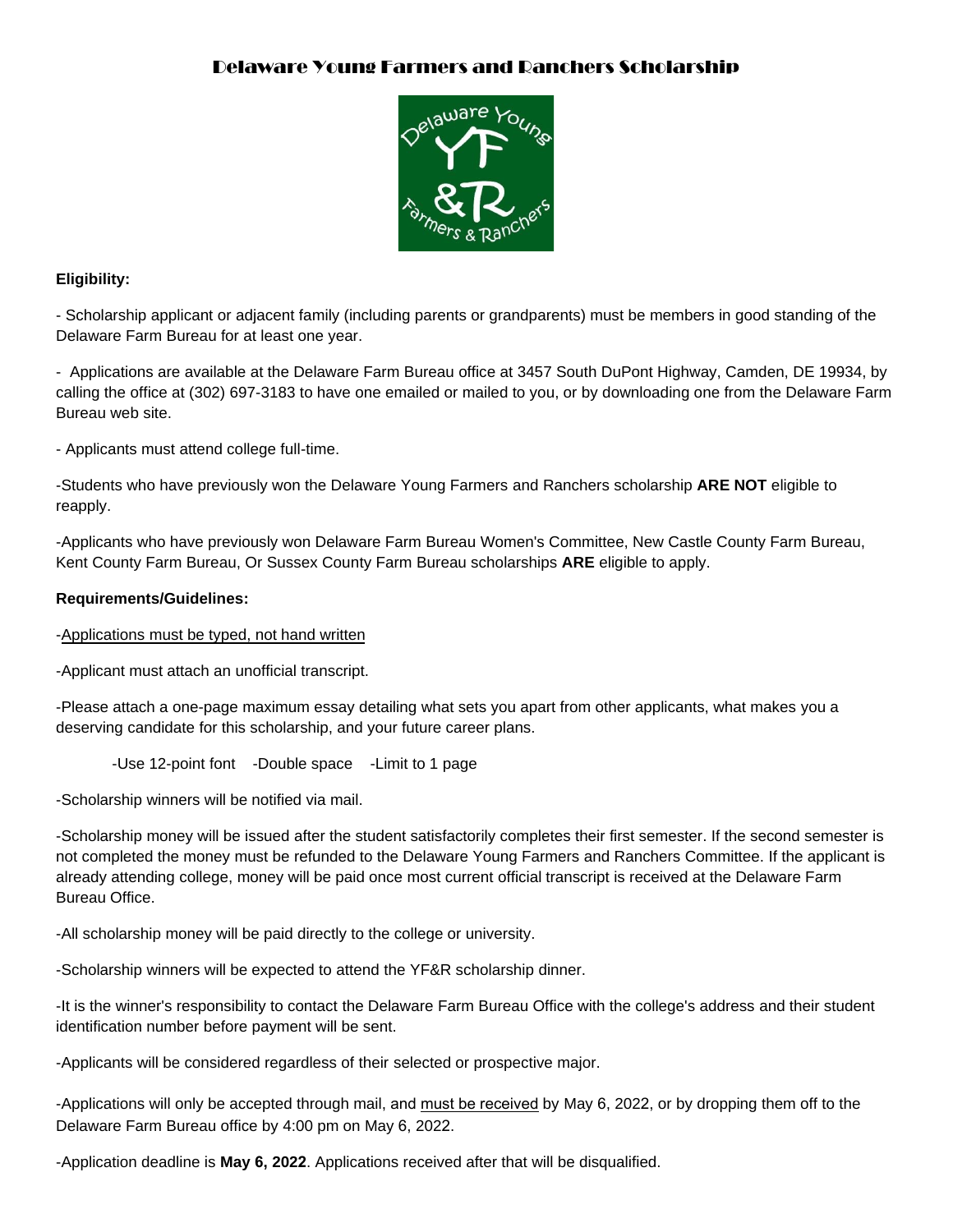All of the above requirements must be followed in order to receive this scholarship, if the requirements are not followed at any time, the Delaware Farm Bureau Young Farmers and Ranchers Committee reserves the right to terminate the financial benefits of the award at any time. By signing below, you agree to the rules and requirements.

|                                                                                       | Date: <u>_________________________</u> |
|---------------------------------------------------------------------------------------|----------------------------------------|
| Parent or Guardian: New York Changes and Separate Service Changes and Service Changes |                                        |
| Farm Bureau Membership Number and Relationship to Member:                             |                                        |

Member ID: \_\_\_\_\_\_\_\_\_\_\_\_\_\_\_\_\_\_\_\_\_\_\_\_\_\_\_\_\_\_\_\_\_\_\_\_\_\_\_\_\_\_\_\_\_\_\_\_\_\_\_\_\_\_\_\_\_\_\_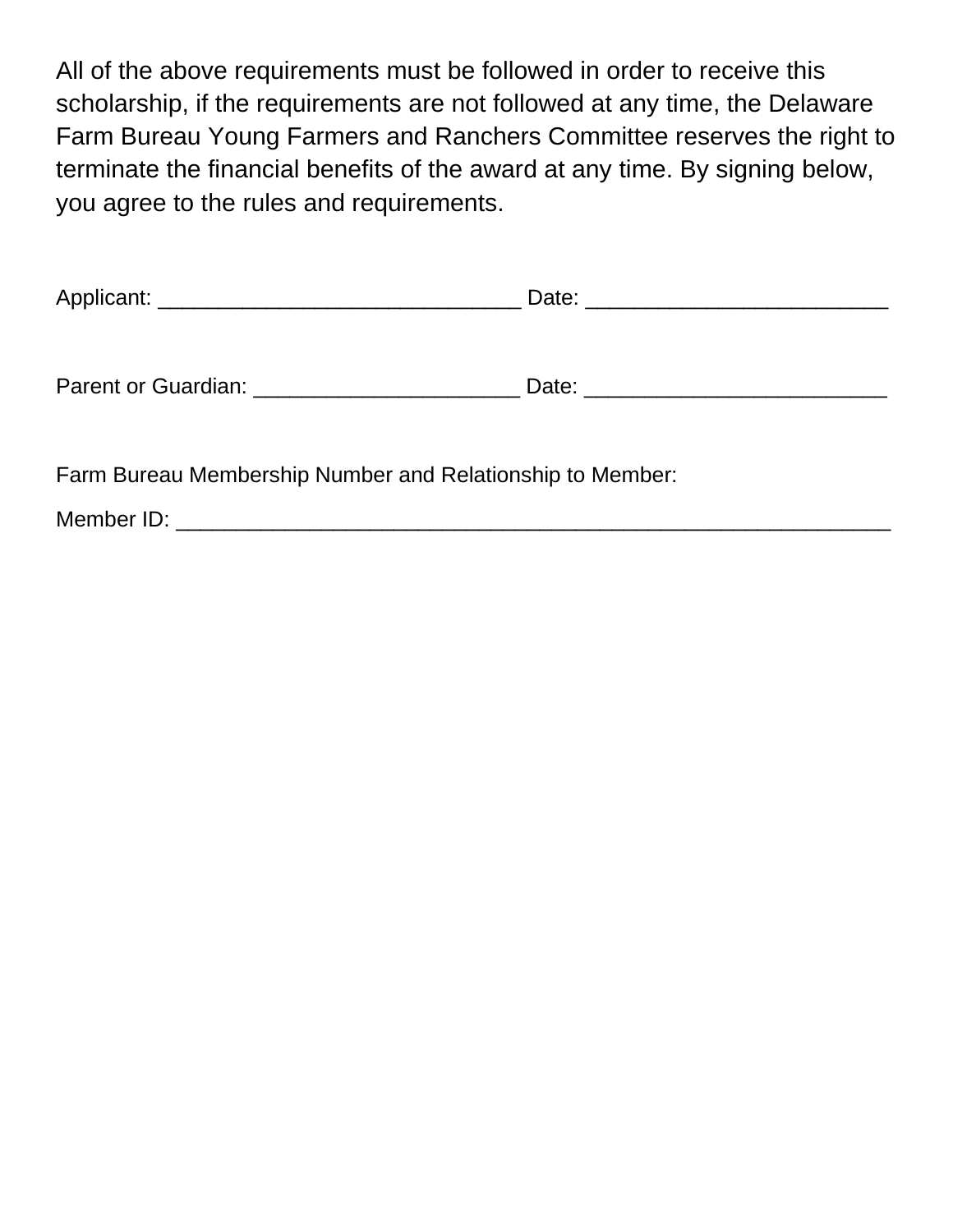## Delaware Young Farmers and Ranchers Committee

# Scholarship Application

| Phone: Home: _________________________________Cell: ____________________________                                                           |  |  |
|--------------------------------------------------------------------------------------------------------------------------------------------|--|--|
|                                                                                                                                            |  |  |
|                                                                                                                                            |  |  |
|                                                                                                                                            |  |  |
|                                                                                                                                            |  |  |
| College Currently Attending or Planning to Attend:                                                                                         |  |  |
|                                                                                                                                            |  |  |
|                                                                                                                                            |  |  |
| List two community/professional references including their name, relationship to you<br>(how you know them), telephone, and email address: |  |  |

Please list 3 school activities that best show case your diverse involvement (please include leadership roles if applicable):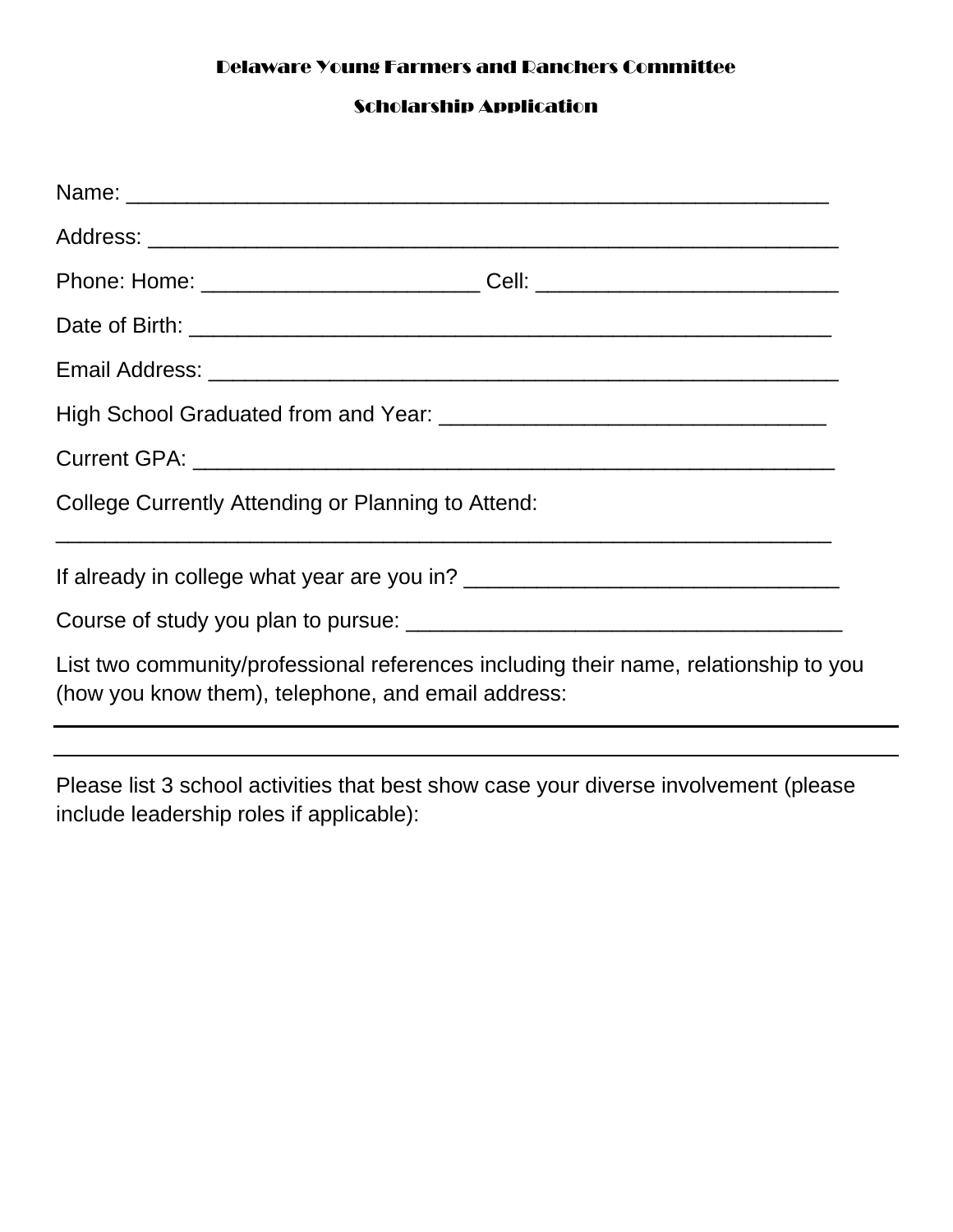Please list up to 5 other extra-curricular activities you are involved in including clubs, church groups and community service *not previously listed on this application* (please include leadership roles if applicable):

Please list 5 of your highest honors and awards received:

In 250 characters or less, please describe your passion for agriculture below.

Attachments to Include

- Unofficial Transcript
- Essay: one-page limit